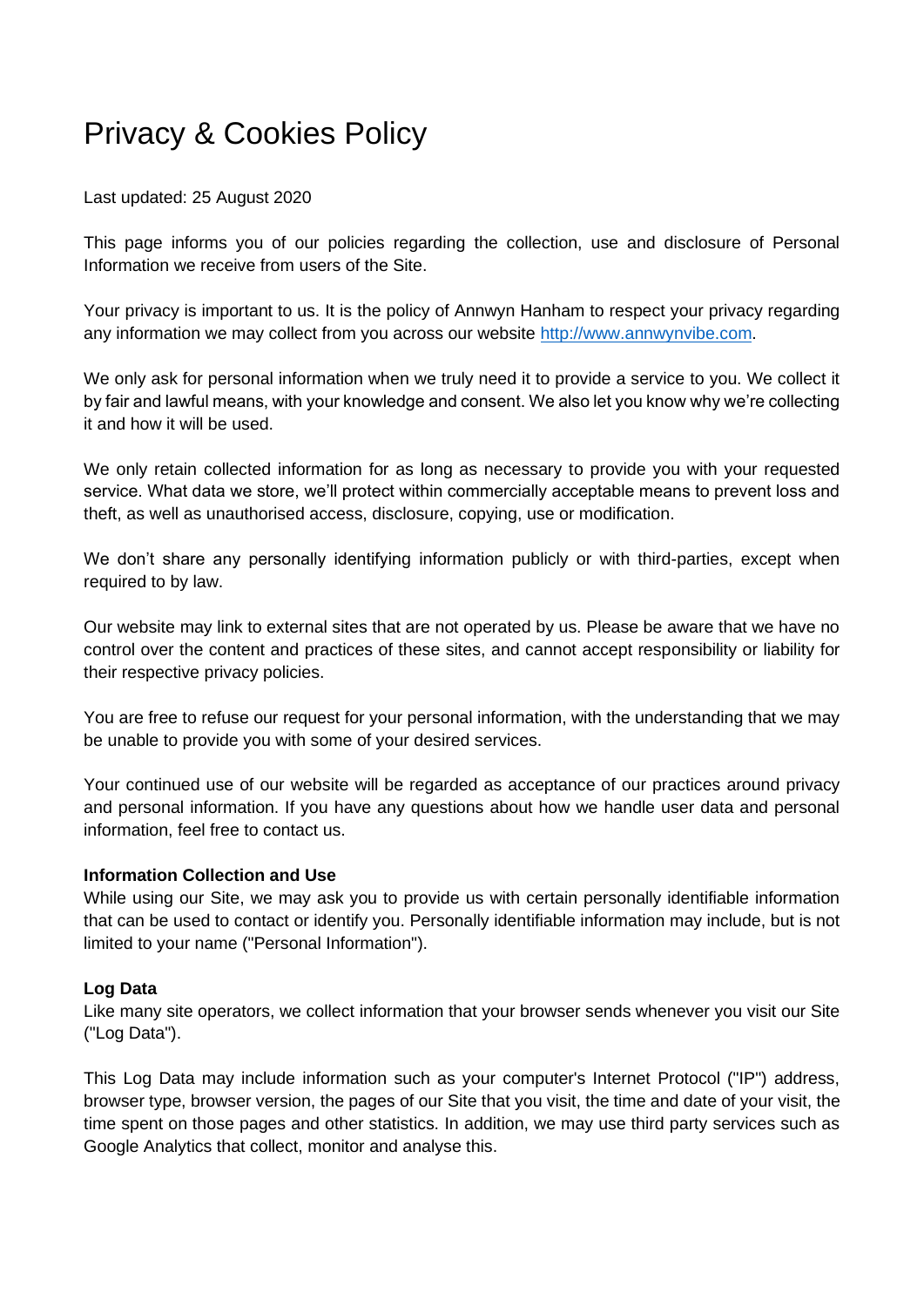## **Communications**

We may use your Personal Information to contact you with newsletters, marketing or promotional materials.

## **Cookies**

Cookies are files with small amount of data, which may include an anonymous unique identifier. Cookies are sent to your browser from a web site and stored on your computer's hard drive.

Like many sites, we use "cookies" to collect information. You can instruct your browser to refuse all cookies or to indicate when a cookie is being sent. However, if you do not accept cookies, you may not be able to use some portions of our Site.

## **There are two types of cookies:**

Session (Transient) cookies: These cookies are erased when you close your browser, and do not collect information from your computer. They typically store information in the form of a session identification that does not personally identify the user.

Persistent (Permanent or Stored) cookies: These cookies are stored on your hard drive until they expire (i.e. they are based on a set expiration date) or until you delete them. These cookies are used to collect identifying information about the user, such as Web surfing behaviour or user preferences for a specific site.

[http://www.a](http://www./)nnwynvibe.com is created and hosted on the Wix platform. Take a look at the table below to view which cookies Wix places on Wix sites:

| <b>Cookie name</b>                                                                | Life span            | <b>Purpose</b>                                             |
|-----------------------------------------------------------------------------------|----------------------|------------------------------------------------------------|
| svSession                                                                         | Permanent            | Communication between site<br>owner and visitor (Wix Chat) |
| hs                                                                                | <b>Session</b>       | <b>Security</b>                                            |
| <b>XSRF-TOKEN</b>                                                                 | Persistent<br>cookie | Security                                                   |
| smSession                                                                         | Two weeks            | Identifies logged in site<br>members                       |
| TSxxxxxxxx (where x is replaced with a<br>random series of numbers and letters)   | Permanent            | Security                                                   |
| TSxxxxxxxx_d (where x is replaced with<br>a random series of numbers and letters) | Permanent            | <b>Security</b>                                            |